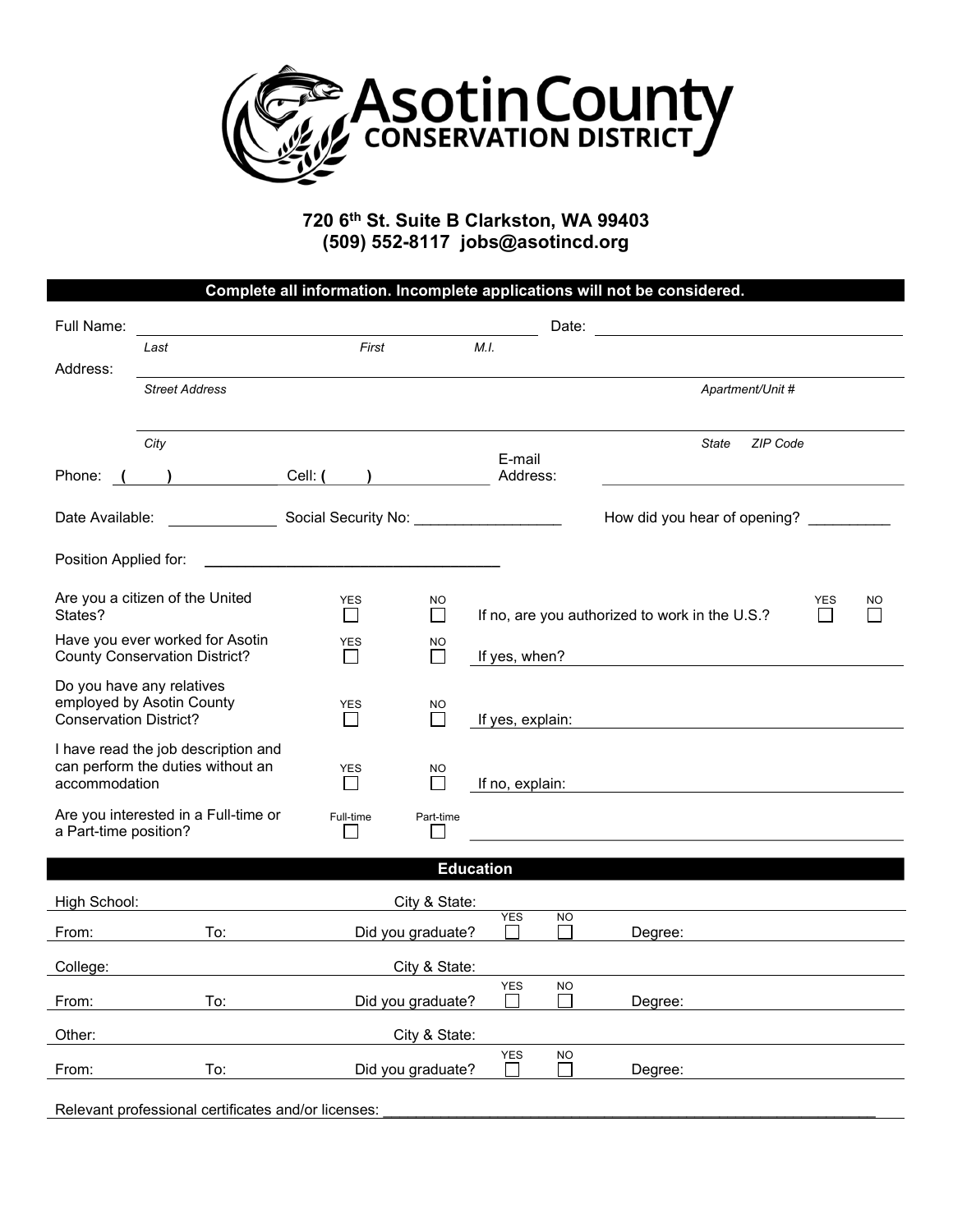|                                            |                                                          | <b>References</b>          |                            |                     |             |  |
|--------------------------------------------|----------------------------------------------------------|----------------------------|----------------------------|---------------------|-------------|--|
| Please list three professional references. |                                                          |                            |                            |                     |             |  |
| Full Name:                                 |                                                          |                            | Relationship:              |                     |             |  |
| Company:                                   |                                                          |                            |                            |                     | Phone:      |  |
| Address:                                   |                                                          |                            |                            |                     |             |  |
| Full Name:                                 |                                                          |                            | Relationship:              |                     |             |  |
| Company:                                   |                                                          |                            |                            |                     | Phone:      |  |
| Address:                                   |                                                          |                            |                            |                     |             |  |
| Full Name:                                 |                                                          |                            | Relationship:              |                     |             |  |
| Company:                                   |                                                          |                            |                            |                     | Phone:      |  |
| Address:                                   |                                                          |                            |                            |                     |             |  |
|                                            |                                                          | <b>Previous Employment</b> |                            |                     |             |  |
| Company:                                   |                                                          |                            |                            |                     | Phone:      |  |
| Address:                                   |                                                          |                            |                            |                     | Supervisor: |  |
| Job Title:                                 |                                                          |                            |                            |                     |             |  |
| Responsibilities:                          |                                                          |                            |                            |                     |             |  |
| From:                                      | To:                                                      | Reason for Leaving:        |                            |                     |             |  |
|                                            | May we contact your previous supervisor for a reference? |                            | <b>YES</b><br>$\mathsf{L}$ | <b>NO</b><br>$\Box$ |             |  |
| Company:                                   |                                                          |                            |                            |                     | Phone:      |  |
| Address:                                   |                                                          |                            |                            |                     | Supervisor: |  |
| Job Title:                                 |                                                          |                            |                            |                     |             |  |
| Responsibilities:                          |                                                          |                            |                            |                     |             |  |
| From:                                      | To:                                                      | Reason for Leaving:        |                            |                     |             |  |
|                                            | May we contact your previous supervisor for a reference? |                            | YES<br>$\Box$              | <b>NO</b><br>$\Box$ |             |  |
| Company:                                   |                                                          |                            |                            |                     | Phone:      |  |
| Address:                                   |                                                          |                            |                            |                     | Supervisor: |  |
| Job Title:                                 |                                                          |                            |                            |                     |             |  |
| Responsibilities:                          |                                                          |                            |                            |                     |             |  |
| From:                                      | To:                                                      | Reason for Leaving:        |                            |                     |             |  |
|                                            | May we contact your previous supervisor for a reference? |                            | YES<br>$\Box$              | <b>NO</b><br>$\Box$ |             |  |